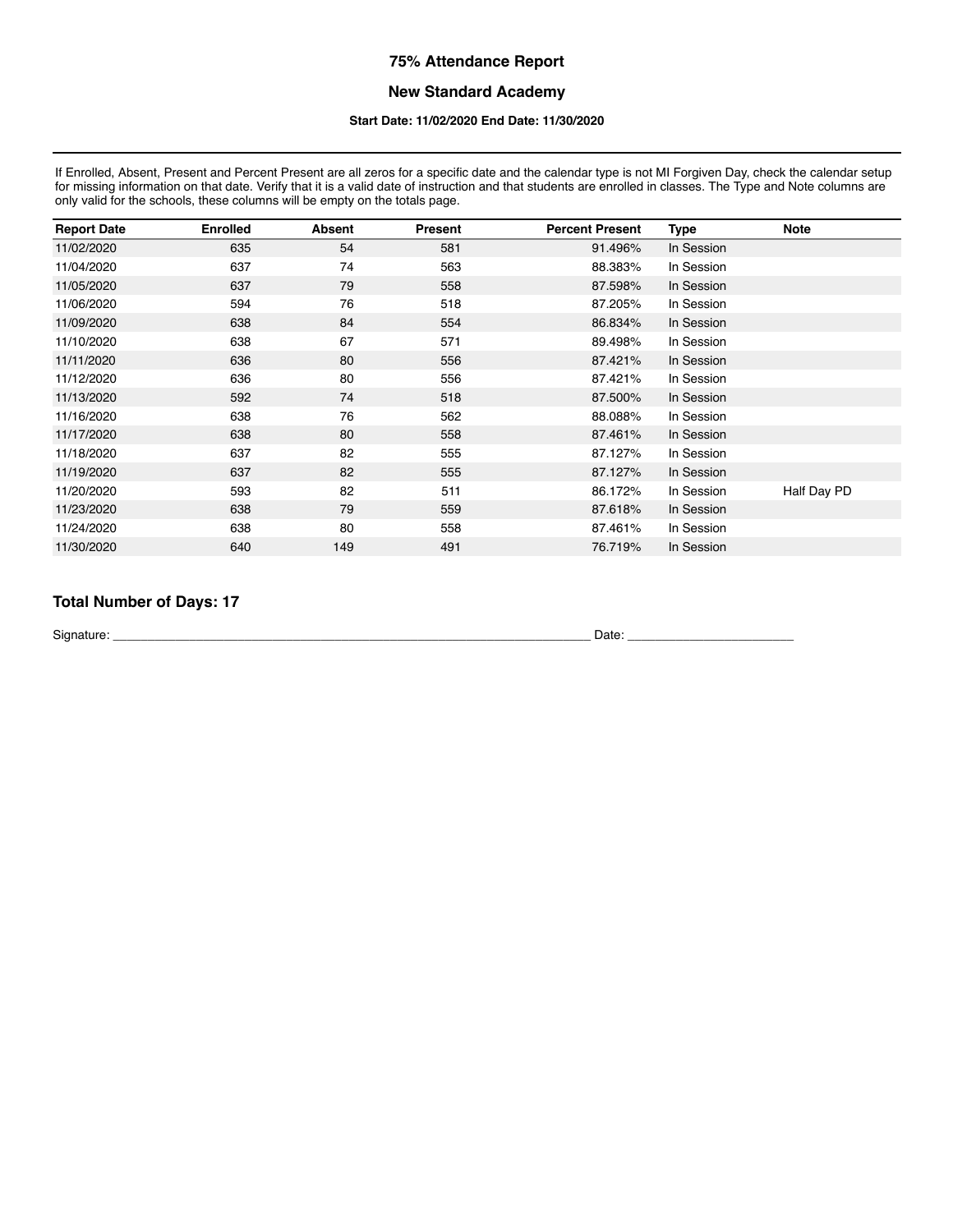# **New Standard Academy HS**

#### **Start Date: 11/02/2020 End Date: 11/30/2020**

If Enrolled, Absent, Present and Percent Present are all zeros for a specific date and the calendar type is not MI Forgiven Day, check the calendar setup for missing information on that date. Verify that it is a valid date of instruction and that students are enrolled in classes. The Type and Note columns are for missing information on that date. Verify that it is a valid d only valid for the schools, these columns will be empty on the totals page.

| <b>Report Date</b> | <b>Enrolled</b> | <b>Absent</b> | Present | <b>Percent Present</b> | Type       | <b>Note</b> |
|--------------------|-----------------|---------------|---------|------------------------|------------|-------------|
| 11/02/2020         | 85              | 8             | 77      | 90.588%                | In Session |             |
| 11/04/2020         | 85              | 15            | 70      | 82.353%                | In Session |             |
| 11/05/2020         | 85              | 15            | 70      | 82.353%                | In Session |             |
| 11/06/2020         | 85              | 15            | 70      | 82.353%                | In Session |             |
| 11/09/2020         | 85              | 15            | 70      | 82.353%                | In Session |             |
| 11/10/2020         | 85              | 15            | 70      | 82.353%                | In Session |             |
| 11/11/2020         | 85              | 14            | 71      | 83.529%                | In Session |             |
| 11/12/2020         | 85              | 14            | 71      | 83.529%                | In Session |             |
| 11/13/2020         | 85              | 14            | 71      | 83.529%                | In Session |             |
| 11/16/2020         | 85              | 14            | 71      | 83.529%                | In Session |             |
| 11/17/2020         | 85              | 14            | 71      | 83.529%                | In Session |             |
| 11/18/2020         | 85              | 9             | 76      | 89.412%                | In Session |             |
| 11/19/2020         | 85              | 9             | 76      | 89.412%                | In Session |             |
| 11/20/2020         | 85              | 9             | 76      | 89.412%                | In Session | Half Day PD |
| 11/23/2020         | 84              | 9             | 75      | 89.286%                | In Session |             |
| 11/24/2020         | 84              | 9             | 75      | 89.286%                | In Session |             |
| 11/30/2020         | 84              | 8             | 76      | 90.476%                | In Session |             |

# **Total Number of Days: 17**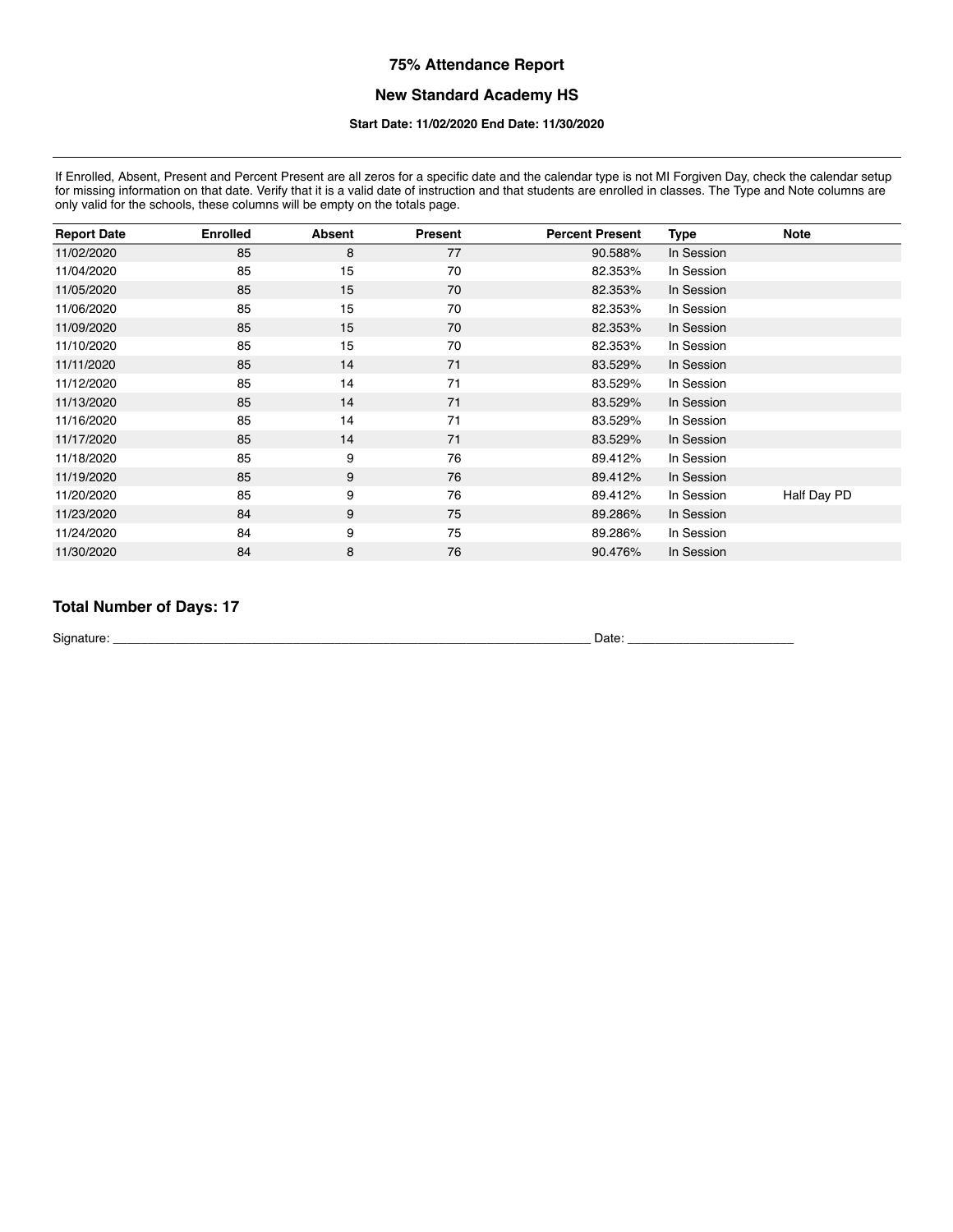## **New Standard Virtual**

#### **Start Date: 11/02/2020 End Date: 11/30/2020**

If Enrolled, Absent, Present and Percent Present are all zeros for a specific date and the calendar type is not MI Forgiven Day, check the calendar setup for missing information on that date. Verify that it is a valid date of instruction and that students are enrolled in classes. The Type and Note columns are for missing information on that date. Verify that it is a valid d only valid for the schools, these columns will be empty on the totals page.

| <b>Report Date</b> | <b>Enrolled</b> | <b>Absent</b> | Present | <b>Percent Present</b> | <b>Type</b> | <b>Note</b> |
|--------------------|-----------------|---------------|---------|------------------------|-------------|-------------|
| 11/02/2020         | 35              | 0             | 35      | 100.000%               | In Session  |             |
| 11/04/2020         | 35              | 0             | 35      | 100.000%               | In Session  |             |
| 11/05/2020         | 35              | 0             | 35      | 100.000%               | In Session  |             |
| 11/06/2020         | 35              | 0             | 35      | 100.000%               | In Session  |             |
| 11/09/2020         | 35              | $\pmb{0}$     | 35      | 100.000%               | In Session  |             |
| 11/10/2020         | 35              | 0             | 35      | 100.000%               | In Session  |             |
| 11/11/2020         | 35              | 0             | 35      | 100.000%               | In Session  |             |
| 11/12/2020         | 35              | 0             | 35      | 100.000%               | In Session  |             |
| 11/13/2020         | 35              | 0             | 35      | 100.000%               | In Session  |             |
| 11/16/2020         | 35              | 0             | 35      | 100.000%               | In Session  |             |
| 11/17/2020         | 35              | $\pmb{0}$     | 35      | 100.000%               | In Session  |             |
| 11/18/2020         | 35              | 0             | 35      | 100.000%               | In Session  |             |
| 11/19/2020         | 35              | $\pmb{0}$     | 35      | 100.000%               | In Session  |             |
| 11/20/2020         | 35              | 0             | 35      | 100.000%               | In Session  |             |
| 11/23/2020         | 35              | 0             | 35      | 100.000%               | In Session  |             |
| 11/24/2020         | 35              | 0             | 35      | 100.000%               | In Session  |             |
| 11/30/2020         | 35              | $\pmb{0}$     | 35      | 100.000%               | In Session  |             |

## **Total Number of Days: 17**